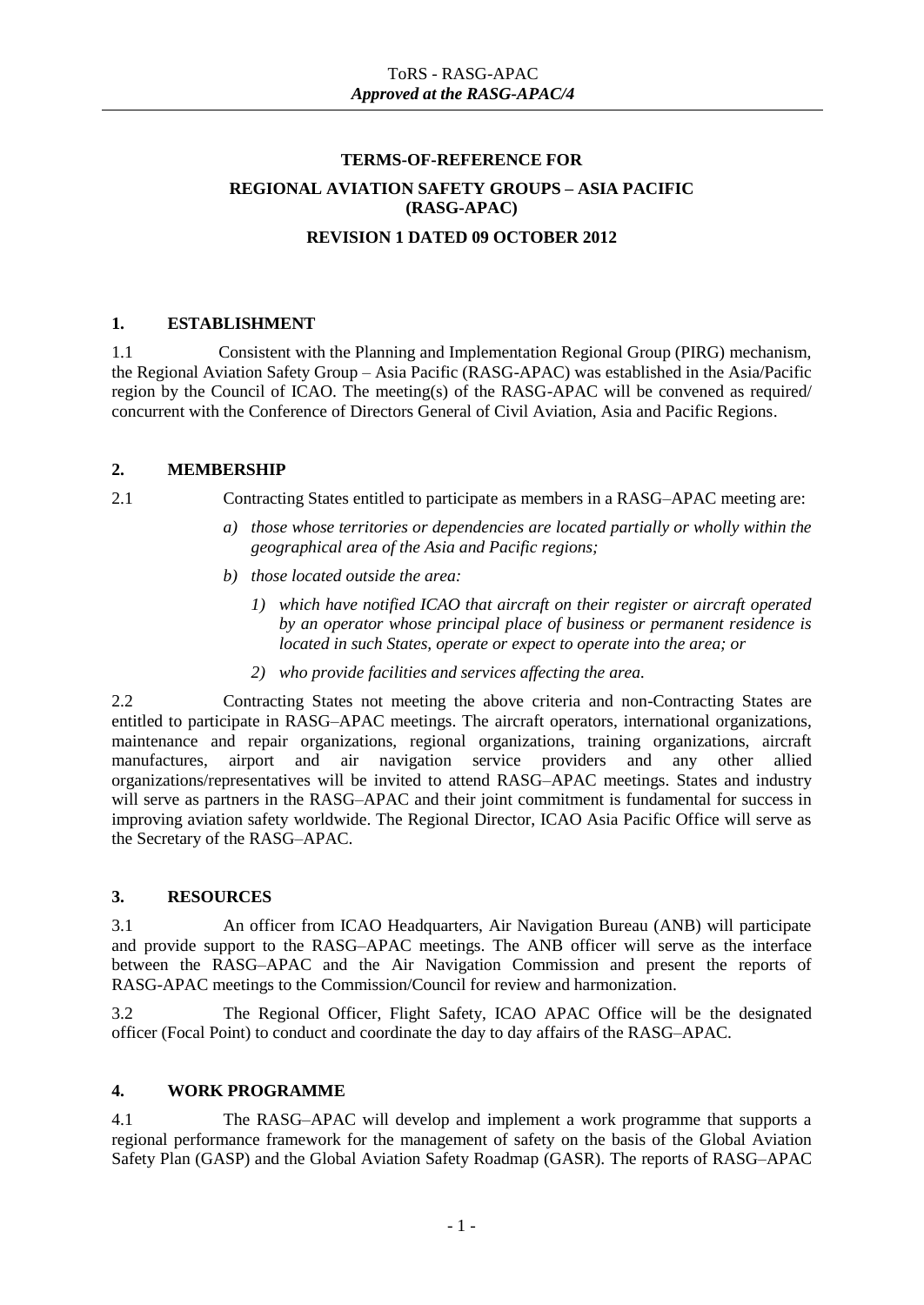meetings will be reviewed by the Commission on a regular basis and by the Council as deemed necessary.

4.2 Using the GASP and GASR, the RASG-APAC will build on the work already done by States, existing sub regional organizations such as the Cooperative Development of Operational Safety and Continuing Airworthiness Programmes (COSCAPs) and/or Regional Safety Oversight Organizations (RSOOs) and support the establishment and operation of a performance-based safety system for the region by:

- a) analyzing safety information and hazards to civil aviation at the regional level and reviewing the action plans developed within the region to address identified hazards;
- b) facilitating the sharing of safety information and experiences among all stakeholders;
- c) ensuring that all safety activities at the regional and sub-regional level are properly coordinated to avoid duplication of efforts;
- d) avoiding duplication of efforts by encouraging collaboration, cooperation and resource sharing;
- e) conducting follow-up to GASP/GASR activities as required;
- f) coordinating with APANPIRG on safety issues;
- g) providing feedback to ICAO to continually improve and ensure an up-to-date global safety framework; and
- h) regularly reviewing its subordinate structure to align their functions with current developments within the Region.

4.3 RASG-APAC will approve the RASG-APRAST Standing Work programme based on the recommendations presented by the APRAST at each RASG meeting. The Standing Work Programme is the comprehensive list of APRAST recommendations that have been approved by RASG-APAC for implementation.

4.4 The approved APRAST Standing Work Programme will remain in force until such time as there is a proposed addition to or deletion from the Standing Work Programme at which time the amended Standing Work Programme will require further approval by the RASG-APAC.

4.5 RASG-APAC will separately approve the RASG-APRAST Yearly Work programme based on the recommendations presented by the APRAST at each RASG meeting. The Yearly Work Programme is the list of APRAST recommendations selected for implementation.

4.6 The APRAST Yearly Work Programme must be approved at each meeting of the RASG-APAC.

# **5. ADMINISTRATION OF THE RASG–APAC**

5.1 The RASG–APAC shall be administered as follows:

- a) by a Chairperson elected from the Representatives designated by member States of the RASG-APAC. A Vice-Chairperson shall be elected from the said Representatives;
- b) the Regional Director, ICAO Asia and Pacific Office will officiate as the Secretary to the RASG–APAC. In the execution of his duties the Secretary will be supported by the Asia and Pacific Office; and
- c) the term of office for the Chairperson/Vice-Chairperson will be for three years.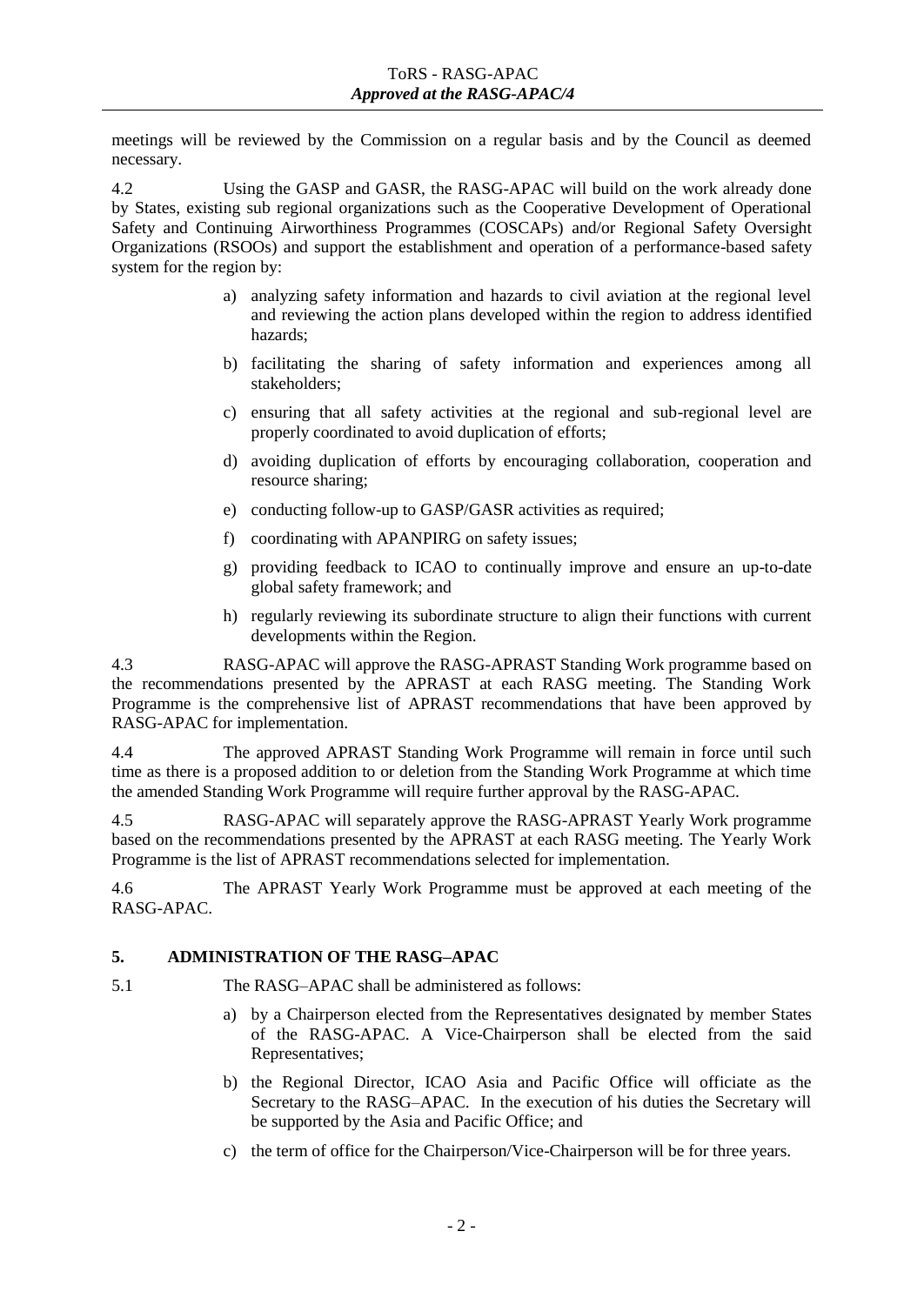5.2 The Chairperson, in close cooperation with the Secretary, shall arrange for the most efficient working of the RASG-APAC. The RASG-APAC shall always work with a minimum of formality and paperwork.

5.3 Between meetings of the RASG-APAC or its contributory bodies, some subjects may be dealt with by correspondence among appointed members through the Secretary of the RASG– APAC or of the sub-group concerned. However, if States are to be consulted this should be done through the ICAO Regional Director, Asia and Pacific Office.

## **6. MEETINGS OF THE GROUP**

6.1 Based on the advice of the members of the RASG-APAC and of the Secretary, the Chairperson shall decide the date and duration of meetings of the RASG-APAC.

6.2 All efforts should be made to hold at least one annual meeting of the RASG-APAC concurrent with the Conference of the Directors General of Asia and Pacific Regions.

6.3 If a State offers to host a meeting it shall be responsible for providing a venue, services and all costs of travel and subsistence allowance for Secretariat attendees. The ICAO Regional Office in Bangkok shall normally provide the requisite secretariat services to the Group.

6.4 Members may be accompanied by advisers. Total attendance should be kept to a minimum consistent with the topics to be discussed to maintain the desired informality of proceedings.

## **7. ESTABLISHMENT OF SUB-GROUPS**

7.1 To assist it in its work, the RASG-APAC may create sub-groups, charged with preparatory work on specific problems requiring expert advice for their resolution.

7.2 The establishment and the work of sub-groups shall be governed by the procedures outlined below:

- a) participation in sub-groups should be by specialists in the subjects under consideration. Such specialists should be provided by States (whether or not they are designated as members of the RASG-APAC itself), international organizations and/or Asia/Pacific bodies, Organizations and industries having relevant experience in the field concerned; and
- b) Secretaries of sub-groups established by the RASG-APAC will be appointed by the Secretary of RASG-APAC.

7.3 Sub-groups report to the RASG-APAC. Coordination among sub-groups will primarily be ensured by the RASG-APAC when establishing their terms-of-reference and work programme or taking action on their reports. In addition, the work of the contributory bodies should be coordinated through their respective Chairperson and Secretaries, assisted, as required, by the ICAO Secretariat, in the Asia and Pacific Office.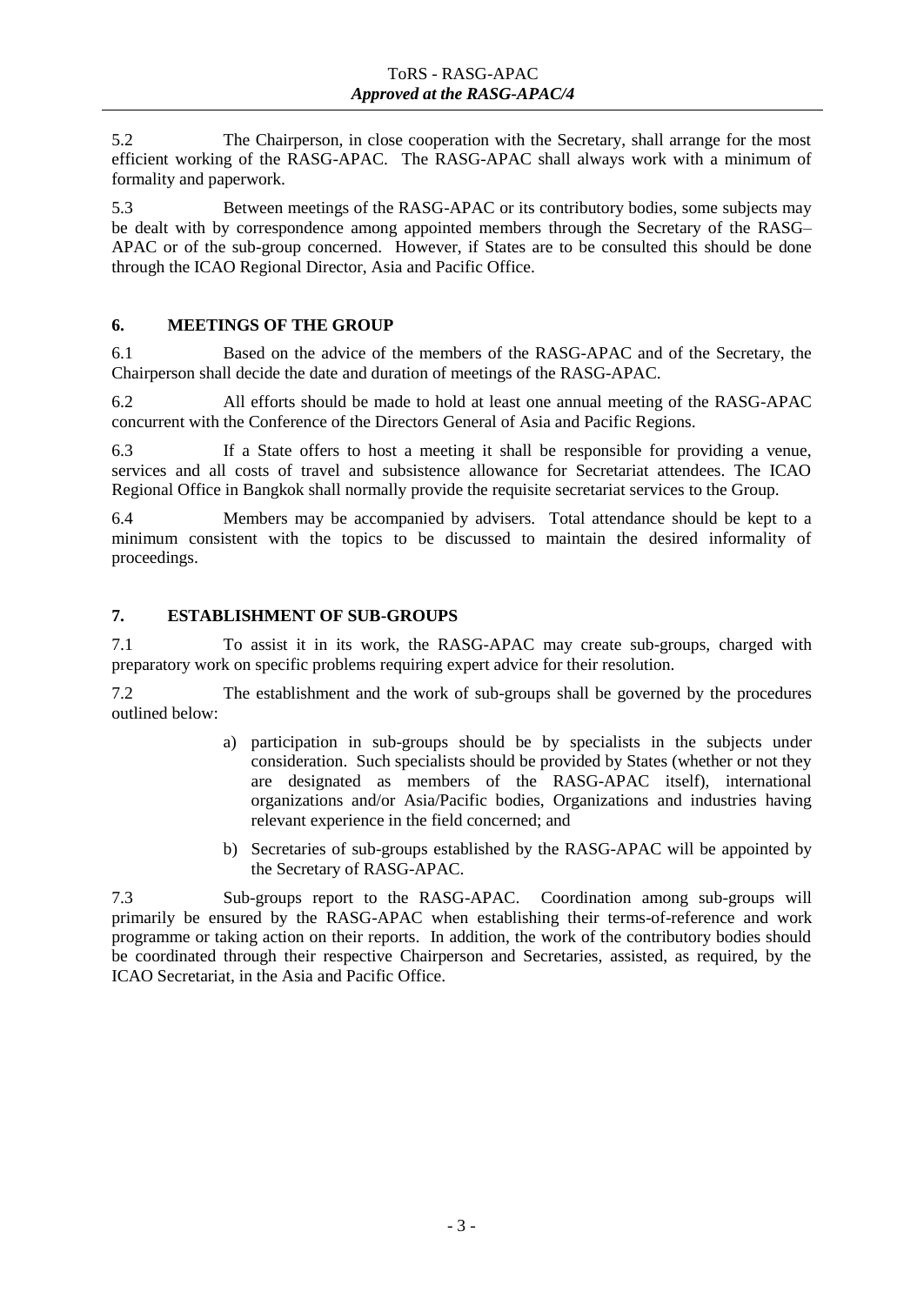# **8. WORKING GROUPS**

8.1 The RASG-APAC or its sub-groups may appoint Working Groups composed of experts either from within and/or outside the RASG-APAC or the sub-group to perform studies or prepare supporting documentation on defined subjects for consideration by the RASG-APAC or subgroups as a whole. Other States, international organizations and industries may be invited to provide experts to participate in these Working Groups, as required. A Working Group shall be dissolved when it has either completed its assigned task or it has become apparent that work on the subject in question cannot be usefully continued.

8.2 The Working Groups report to the RASG-APAC through the APRAST. The termsof-reference for the Asia Pacific Regional Aviation Safety Team – Accident Investigation Working Group (APAC AIG) are at **Appendix D**.

8.3 The RASG-APAC and its subsidiary bodies will use a data driven approach as the means to determine its work programme. Safety issues will be identified through a risk analysis process and reported to the RASG-APAC on an annual basis. In turn, the RASG-APAC will determine the priorities for its work programme based upon the identified safety risks. The terms-of-reference for an APRAST – Safety Reporting and Programme Working Group (APRAST – SRP WG) are at **Appendix E**.

# **9. ROLE OF DESIGNATED MEMBERS**

9.1 Designated members of the RASG-APAC shall assume the duties and responsibilities of ensuring the normal conduct of business of the RASG-APAC. Members should attend regularly all the meetings of the RASG-APAC and maintain the continuity of the RASG-APAC's work in the interval between meetings. This may take the form of assignment of specific tasks to selected individual members and/or participation in ad hoc Working Groups as referred to in paragraph 8.

# **10. COORDINATION AND REPORTING LINES**

10.1 The RASG-APAC reports to the ICAO Air Navigation Commission and, as needed, to the Council through its Secretary and the ICAO Secretariat.

10.2 Routine relations between the RASG-APAC or its contributory bodies and other ICAO groups and meetings concerning the Asia and Pacific Regions shall be conducted through the respective Secretaries and/or the ICAO Regional Director of the Asia and Pacific Office.

10.3 Relations with representatives of designated members of the RASG-APAC and representatives of International Organizations regularly attending the meetings of the RASG-APAC shall be conducted through the Secretary of the RASG-APAC. Other ICAO Regional Offices shall be kept informed of correspondence whenever it may have an impact on their work.

10.4 Relations with States and International Organizations whether represented in the RASG-APAC, and relations with Asia or Pacific bodies and Organizations will normally be conducted though the ICAO Regional Director, Asia and Pacific Office.

10.5 Relations with the experts provided by members of RASG-APAC sub-groups shall be conducted by the Secretary of the sub-group concerned.

#### **11. MONITORING STATUS OF IMPLEMENTATION**

11.1 States: to take full responsibility towards implementation activities that fall within the State's purview.

11.2 Service Providers/Industry: to take full responsibility towards implementation activities that fall within their purview.